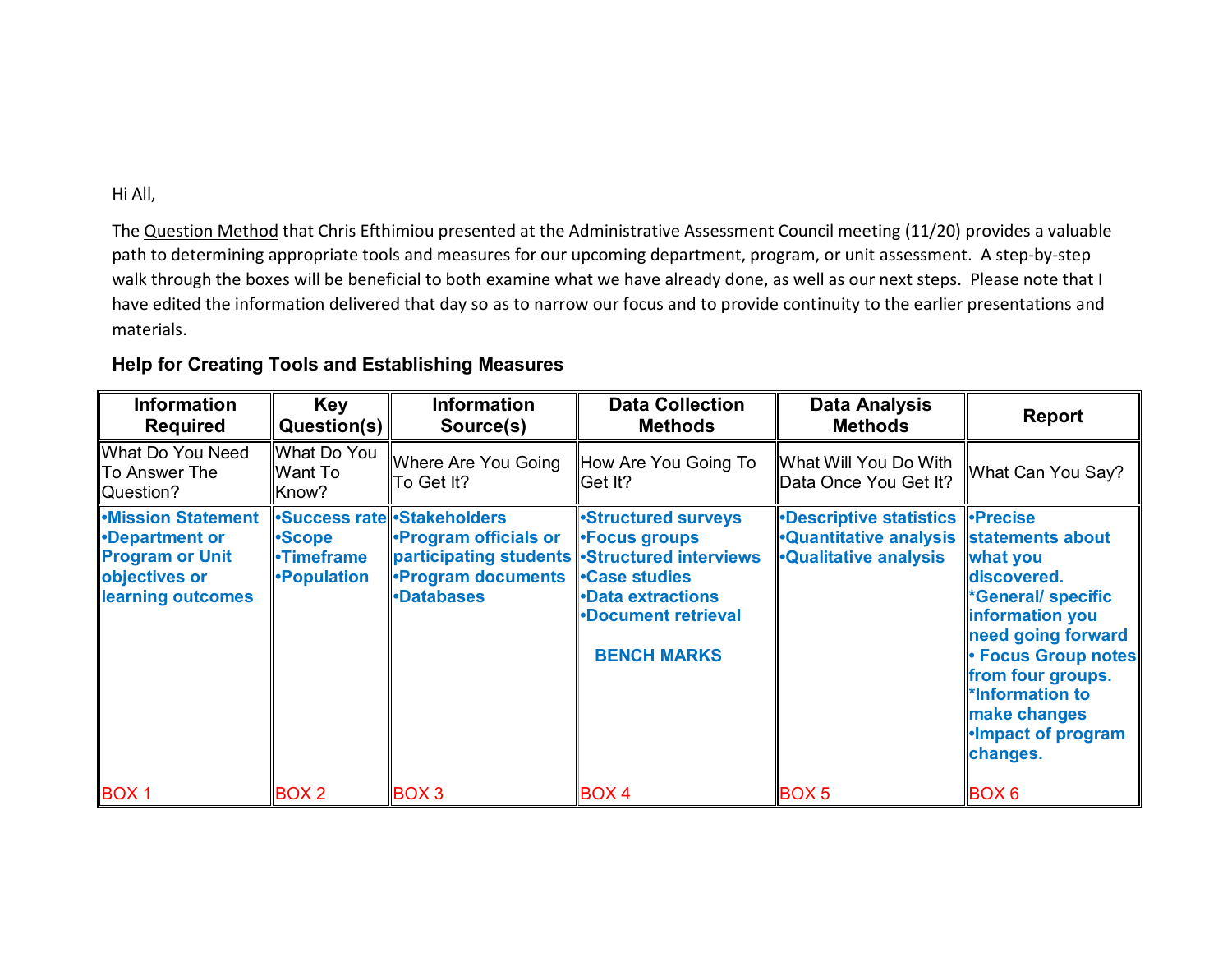BOX 1 - We already have what we need—a Mission Statement that established the work of our department, program or unit, (basically, why it exists) and Program Objectives or Learning Outcomes that you earlier developed for your department, program or unit.

BOX 2 - Success rate examples: How many students are successfully meeting the benchmark(s) in your pre-college program, or how efficiently is trash being collected, or how quickly are students moving through their bursar stops, or how can the wait time for a student who requests a tutor be reduced, or how quickly does the Help Desk respond to requests, etc. Our timeframe is usually a semester, or the entire school year, and our population could be everything from servicing returning combat vets to parents who bring their children to the daycare center to probationary students seeking re-admittance to high-school students in our pre-college programs.

BOX 3 - The population you serve, or, in many cases, the services you provide. You might already have records or documents to get you started on the assessment cycle.

BOX 4 – Listed are some of the TOOLs you might use to retrieve or generate the information you seek. Many of you could use surveys, but there are other means as well. In departments, programs or units that have learning outcomes, a rubric might be more appropriate. For others, three focus groups per semester might be more appropriate. The crucial point is that you are consistent in whatever TOOLS you chose for the assessment over time so that you can see patterns, both good and bad, to which you can respond.

NOTE: A Benchmark is an arbitrary standard, usually a grade or number, used in quantitative analysis. In academic outcomes assessment, 70% might be the benchmark for a mathematics class. To say that all students should score at least 70% on the learning outcomes embedded in a final exam, is unrealistic. However, one might establish a benchmark that says 70% of all students will score 70% is more realistic, and, often a good place to start. Non-Academic assessment of a program or service can follow a similar path. For example, a benchmark for students going to a math center for help, might be "Students will wait no longer than fifteen minutes to see a tutor"; of "the floors of Colston Hall will be serviced (washed, waxed and buffed) three times each semester"; or, "students attending a summer orientation program will respond 'satisfactorily' on exist surveys 90% of the time."

BOX 5 – Now that you have data, you need to decide how we will use it. Once statistics are gathered, they become data; once data is interpreted, against a benchmark and among stakeholders, it becomes information to use. You will see those areas that need attention in your department, program, or unit. The next steps are to create a report. Your report might be only statistical and